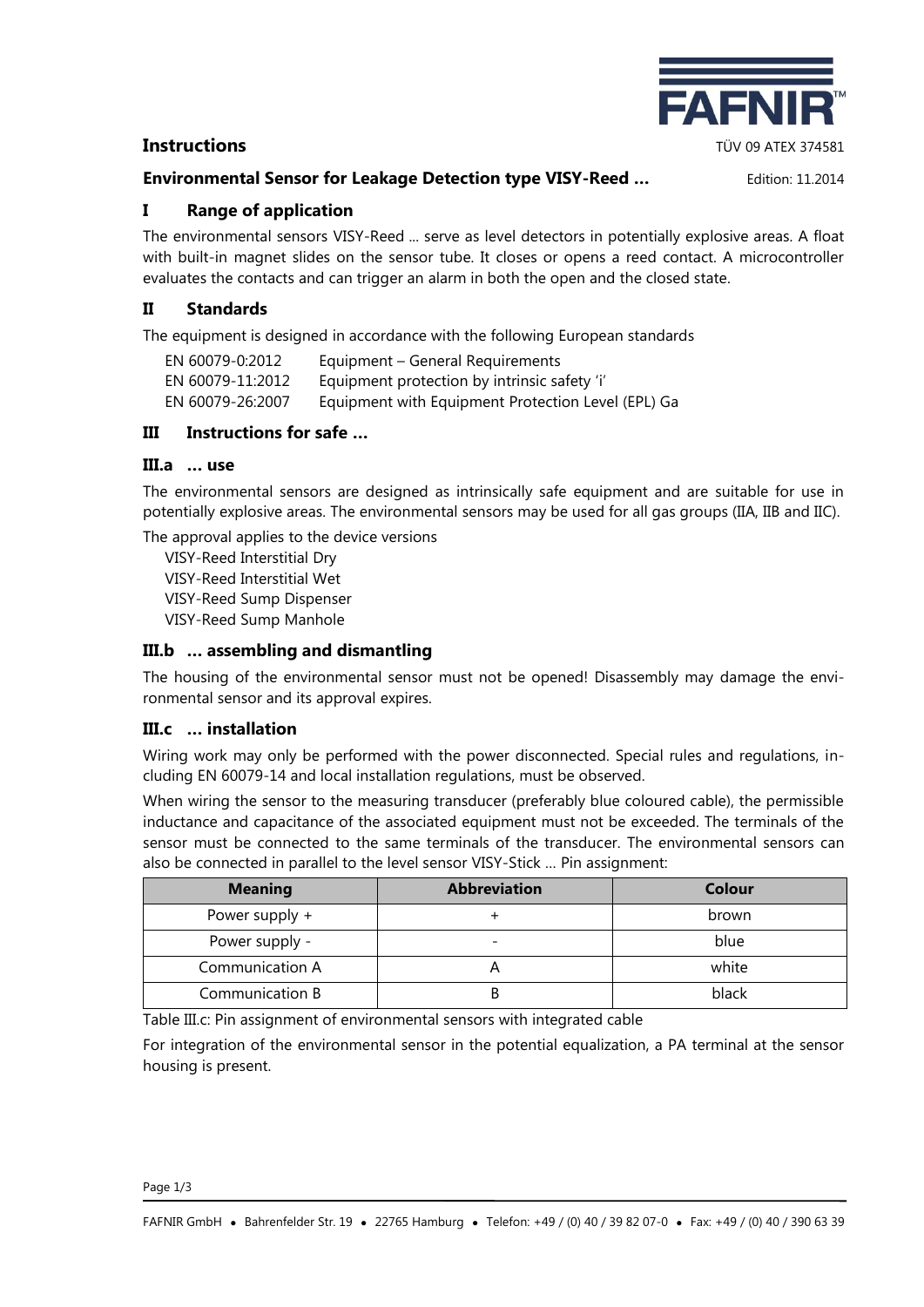

## **III.d … adjustment**

To operate the environmental sensor, security settings are not necessary.

#### **III.e … putting into service**

Before putting into service, all equipment must be checked to ensure it is properly connected and installed. The power supply, as well of connected equipment, must be checked.

#### **III.f … maintenance, overhaul and repair**

The environmental sensors are generally maintenance-free. In case of a defect it must be send back to FAFNIR or one of his representations.

The unit complies with the dielectric strength requirements as set out in EN 60079-11, clause 6.3.13.

#### **IV Equipment marking**

| 1 Manufacturer:       |                                    | FAFNIR GmbH, Hamburg                                                                                          |
|-----------------------|------------------------------------|---------------------------------------------------------------------------------------------------------------|
| 2 Type designation:   | VISY-Reed                          |                                                                                                               |
| 3 Serial number:      | Ser. $N^{\circ}$ :                 |                                                                                                               |
| 4 Certificate number: |                                    | <b>TÜV 09 ATEX 374581</b>                                                                                     |
| 5 Ex marking:         | $\langle \epsilon_{\rm x} \rangle$ |                                                                                                               |
|                       |                                    | II $1 \text{ G}$ Exia IIC T6T5 Ga                                                                             |
|                       |                                    | II 2 G Exia IIC T6T4 Gb                                                                                       |
| 6 CE marking:         | C60044                             |                                                                                                               |
| 7 Technical data:     |                                    | $-20$ °C $\leq$ T <sub>a</sub> (Ga) $\leq$ +50 °C <sub>T6</sub> / +60 °C <sub>T5</sub>                        |
|                       |                                    | $-40$ °C $\leq$ T <sub>a</sub> (Gb) $\leq$ +50 °C <sub>T6</sub> / +65 °C <sub>T5</sub> / +85 °C <sub>T4</sub> |
|                       | $U_i \leq 15V$                     |                                                                                                               |
|                       | Ŀ.                                 | $\leq$ 60 mA                                                                                                  |
|                       |                                    | $P_i \leq 100$ mW                                                                                             |
|                       | L,                                 | $\langle 100 \mu H$                                                                                           |

 $C_i$  < 10 nF